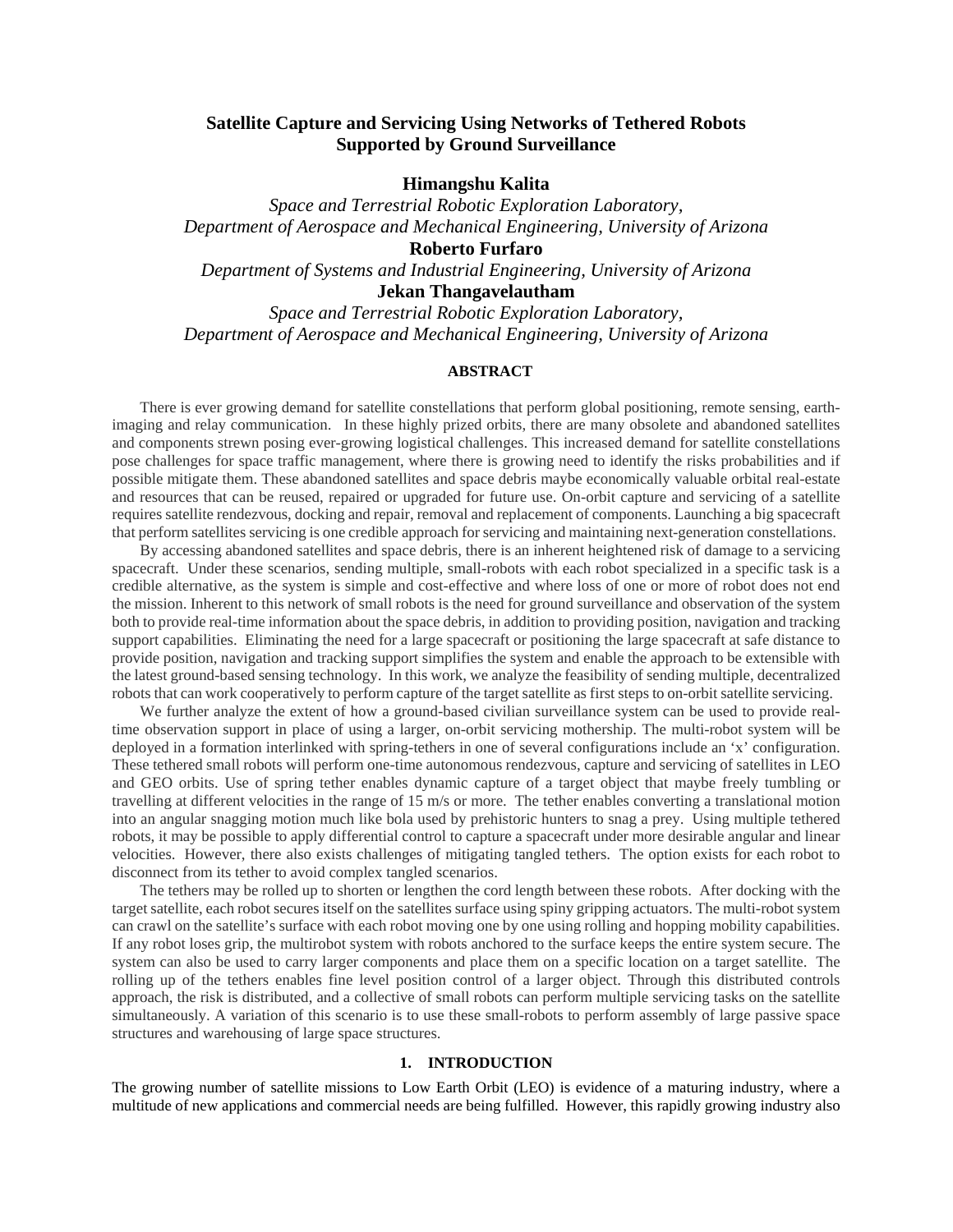imposes challenges, namely congestion, increase space debris and the ever increasing need for space traffic management. The growing number of space missions and the space junk left behind if left unchecked can have catastrophic consequences resulting in cascading impact of space debris, known as the "Kessler Effect" [14] that ultimately cuts off access to LEO and becomes a barrier to space.

Use of specialized space robots to rendezvous, capture and dock with satellites to service them is viable for satellites that were designed for this capability. The vast majority of spacecraft were not designed to be captured or serviced in this manner and hence the rendezvous and capture maneuvers pose risks. Tether technology enables for capture, deorbit and boosting of satellites in orbit. The advantage of a tether is that the target satellite can be kept at a distance at first from the main valuable servicing satellite before performing preparatory service, repair or deconstruction work. With the target satellite being at distance, it could be carefully surveyed to determine whether components or substances are spilling or prone to dispersion upon contact. The tether maybe used to bring the two satellites where one maybe derelict to the same orbit, relative velocity and attitude.

Thus tethering target satellite with the service satellite shows some important advantage to satellite servicing, orbit debris capture and clean-up. However, the remaining challenge is how to affix the tether to a target satellite that may have never been designed for servicing, that maybe already be damaged or is disintegrating due to prolonged corrosive forces (due to atomic oxygen) in Earth orbit. In this paper, we proposed sending small teams of microbots affixed with tethers, forming an 'x' configuration to rendezvous and then land and crawl onto the surface of the target satellite. This paper is an update to our earlier concept paper on this topic [1]. In this paper, we extensively look at the potential applications of the tethering approach and how it is advantageous to satellite capture and servicing in addition to the post-capture surveying task. The microbots would then crawl over the satellite surface to find suitable locations to affix a tether to the servicing satellite. Our nominal scenario consists of four microbots in an 'x' configuration to first propel towards the target satellite and then land on to its surface to then prepare attaching an external tether. Using these four microbots, it is possible to effectively wrap tethers around the entire target satellite and avoid just having to use one contact point that upon increased tensile force from the service satellite may break off.

Having 4 or more microbots perform this critical task allows for risk to be transferred to the small, redundant, dispensable units that can be readily be replaced. The microbots with their low mass of 3 kg or less also minimize risk of impact with the target satellite and resultant damage. Furthermore, the microbots may have crucial role to actively survey the target satellite prior to or after capture. This staged concept of deploying microbots to inspect, rendezvous and wrap around tethers for a large service robot to then proceed with its main task overall minimizes overall mission risk, and enables capture, servicing of a wider range of satellites that may not have readily been designed for rendezvous and docking for servicing. In the following sections, we present background to tethering and potential applications, tether dynamics modelling, capture and docking simulation results, followed by post-capture maneuvers and surveying, conclusions and future work.

## **2. BACKGROUND**

Tethering of a spacecraft is not a new concept and has been present since the 1960's with Gemini VI and VII tether experiments [3, 8]. This was followed by more in-depth experiments during the space shuttle era in the 1980s and 1990s. This included Charge-1 in 1983, Charge-2 in 1985, OEDIPUS-A (Observations of Electric-Field Distribution in the Ionospheric Plasma—a Unique Strategy) in 1989 [3] and OEDIPUS-C in 1995 [3], TSS-1 in 1992 and TSS-1R in 1996 [3], SEDS-1 (Smal1 Expendable Deployer System) in 1993 and SEDS-2 in 1994 [3], PMG (Plasma Motor Generator) in 1993 [3], TiPS (Tether Physics and Survivability) experiments in 1996 [3], YES (Young Engineers Satellite) in 1997 [6], YES2 in 2007 [7], ATEx (Advanced Tether Experiment) in 1998 [9], MAST (Multi-Application Survivable Tether) in 2007 [10].

These experiments tested tether deployment, attitude control stabilization, gravity-gradient stabilization, power generation, drag-generation for de-orbiting and boosting/reboosting to higher orbits [3-4,8]. Tethered experiments have also been used to generate artificial gravity, facilitate payload rendezvous and capture and have been shown to enable aero-assisted maneuvering. The versatility of using tethers for a wide variety of applications make them an important technology for both debris capture but also for orbital-traffic management. Here we will review important applications and potential end-use for tethers.

One of the simplest example use of tethers is to perform gravity-gradient maneuvers, where two satellites are attached by a tether and held vertically, where the lower satellite faces a slight different gravitational and centrifugal forces from the upper satellite [3]. The gravity gradient causes the bodies to be pulled apart and keeps the tether under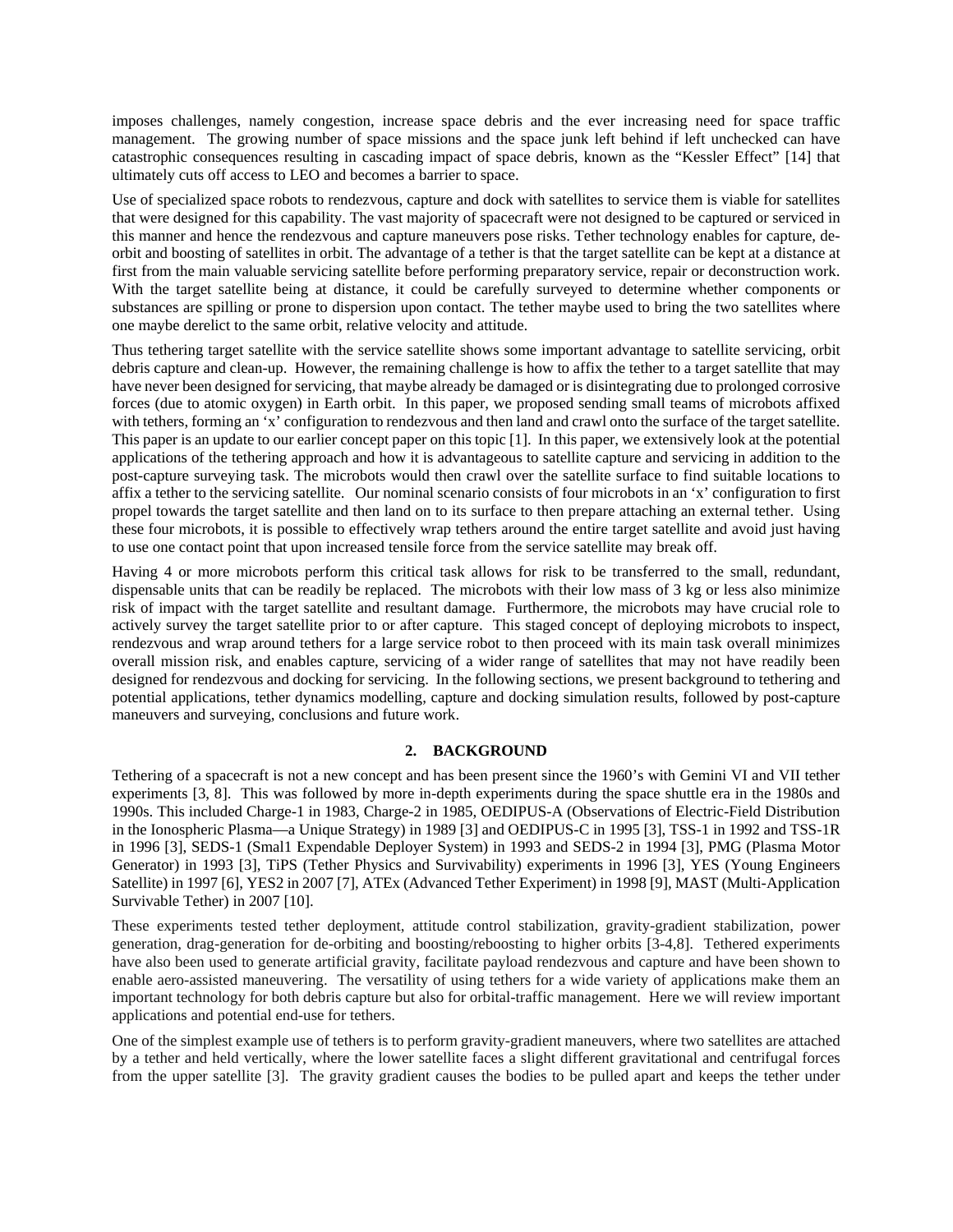tension and makes the system self-stabilized. Displacing the system from this equilibrium position can produce a restoring force where the two bodies snap from the tensile mode and start approaching each other.

A second application of a two-body system connected by tethers is through momentum exchange, where the upperbody gets boosted to higher elliptical orbit at the price of the lower body being lowered [4-5]. This approach involves the bodies being aligned to the gravity vector while being in orbit, followed by severing the tether to cause the upper body to raise itself into an elliptical orbit. Such an approach can be a low-cost, propellant-less method to boost payloads into higher orbits to avoid collision or for parking and storage.

A third major application is the use of multiple bodies attached by electro-conductive tethers to generate thrust by passing through the earth's magnetic field to produce a Lorentz force, a form of Electro-Motive Force (EMF) along the length of the tether [3, 11]. The induced EMF may amount to several kilovolts for an Electrodynamic Tether of 10-20 km. Depending on the direction of the tether and two bodies, the Lorentz force can act as a drag force to loweer the orbit of an object or be used as thrust to boost an object. The boosting occurs beyond Geostationary Orbit (GEO), where the electrodynamic tether lags behind the geomagnetic field and experience Lorentz force as a thrust. For all of these reason, there is an important advantage to grapple two free floating masses in space and attach tethers to them. In the following section, we will describe the tether dynamics and ways for using robots to attach tether between free flying objects in Earth orbit.

#### **3. TETHER DYNAMICS MODELING**

The tether connecting the robots can be most efficiently described as a flexible body as a series of point masses connected by massless springs and dampers in parallel as shown in Fig. 1. The tether geometry is represented by numbering the point masses as nodes and creating a graph  $G = (N, E)$ , where  $N = \{1, 2, ..., n\}$  is a finite nonempty node set and  $E \subset N \times N$  is an edge set of ordered pairs of nodes.



Fig. 1. Tether Model.

## **3.1 Flexible Dynamics Model**

Using the Kelvin-Voigt model, the tether can be modeled as a viscoelastic material having the properties both of elasticity and viscosity through a combination of spring-dampers resulting in different tension laws. Tension on a rope element linking the  $i^{th}$  node to the  $j^{th}$  node can be expressed as Eq. (1).

$$
T_{ij} = \begin{cases} \left[ -k_{ij} (|r_{ij}| - l_0) - d_{ij} (v_{ij} \cdot \hat{r}_{ij}) \right] \hat{r}_{ij} & \text{if } |r_{ij}| > l_0 \\ 0 & \text{if } |r_{ij}| \le l_0 \end{cases}
$$

where,  $k_{ij}$  is the stiffness parameter of the tether element *ij* which depends on the material properties and geometry of the tether,  $d_{ij}$  is the damping coefficient of the tether element *ij.*  $r_{ij}$  and  $v_{ij}$  are the relative position and velocity between the *i*<sup>th</sup> node and the *j*<sup>th</sup> node.  $\hat{r}_{ij}$  is the normalized unit vector along the position vector. Also,  $l_0$  is the nominal un-stretched length of the tether element. The stiffness parameter is directly proportional to the tether cross-sectional area  $A$  and the Young's modulus  $E$  and inversely proportional to the nominal length of the tether as shown in Eq. (2). Also, the damping coefficient depends on the damping ratio  $\xi$ , mass of the tether element between nodes *i* and *j* and the stiffness parameter as shown in Eq. (3).

$$
k_{ij} = \frac{AE}{l_0}
$$

$$
d_{ij} = 2\xi \sqrt{m_{ij}k_{ij}}
$$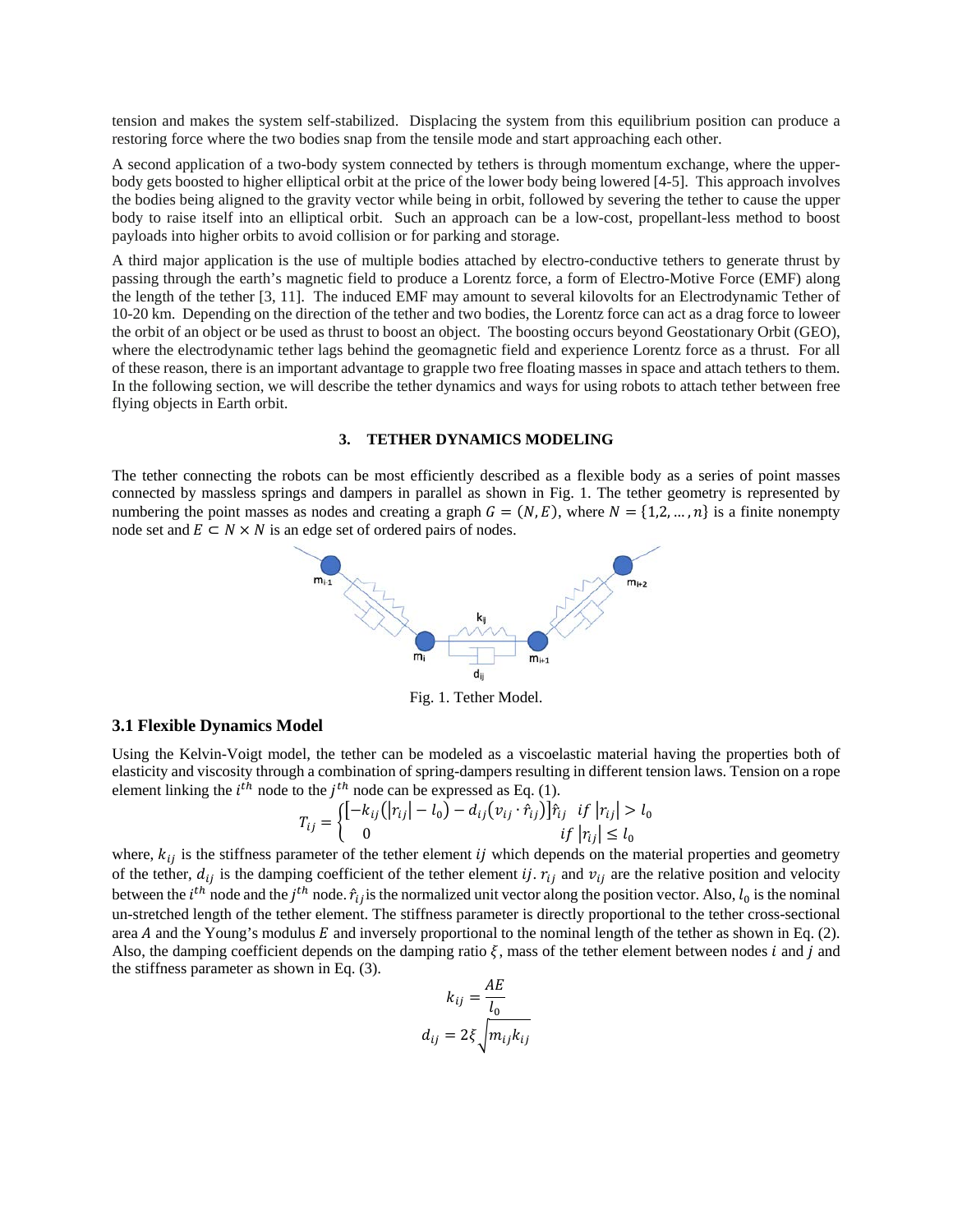#### **3.2 Contact Dynamics Model**

During the wrapping and docking phase, multiple contact events will occur between the tether and the target satellite and also among different part of the tethered system. As a result, efficient collision detection and accurate representation of contact dynamics becomes key to the fidelity of the simulation to reality. The target spacecraft is modeled as a convex polyhedra and the Gilbert, Johnson and Keerthi (GJK) collision detection algorithm is used to detect collision between the tether and the target satellite and also to calculate the penetration depth during every  $collision<sup>12,13</sup>$ .

After detecting the collision, Hertz contact force model has been implemented to model the contact dynamics. When two bodies collide, local deformations occur resulting in penetration into each other's space. The penetration results in a pair of resistive contact forces acting on the two bodies in opposite directions. Every collision consists of a compression phase and a restitution phase which can be modeled as a non-linear spring-damper as shown in Eq. (4).

$$
f_N = K\delta^n + d_c\delta
$$

where,  $K$  is the stiffness parameter, which depends on the material properties and the local geometry of the contacting bodies,  $\delta$  is the penetration depth,  $d_c$  is the damping coefficient,  $\delta$  is the relative velocity of the contact points, projected on an axis normal to the contact surfaces and  $n = 3/2$ . For two colliding spheres with radii  $R_i$  and  $R_j$ , the parameter  $K$  can be determined as Eq. (5) and (6).

$$
K = \frac{4}{3\pi(h_i + h_j)} \left(\frac{R_i R_j}{R_i + R_j}\right)^{\frac{1}{2}}
$$

$$
h_i = \frac{1 - v_k^2}{\pi E_k}; k = i, j
$$

Where  $v_k$  and  $E_k$  are the Poisson's ratio and Young's modulus of each sphere. Also, the damping coefficient  $d_c$  can be considered as a function of the penetration depth,  $\delta$  and the hysteresis damping factor,  $\mu$  as shown in Eq. (7) and (8).

$$
d_c = \mu \delta^n
$$
  

$$
\mu = \frac{3K(1 - e^2)}{4^{(-)}\dot{\delta}}
$$

where, *e* is the coefficient of restitution and  $\binom{-}{0}$  is the penetration speed at the start of the compression phase.

#### **3.3 Friction Model**

Each collision between the tether and the target satellite results in a tangential frictional component of contact force which is computed using Coulomb's law of dry friction which opposes the relative motion. It has been experimentally found that the transition of friction force from zero to nonzero relative velocity is not instantaneous, but it takes place during a short period of time. This transition called the Stribeck effect is implemented to the equations of motion of the multibody system using the Anderson function to avoid stiction as shown in Eq. (9).

$$
f_t = f_N \left( \mu_d + (\mu_s - \mu_d) e^{-\left(\frac{\nu_{i,j}}{\nu_s}\right)^p} \right) \tanh\left(k_t \nu_{i,j}\right)
$$

where,  $\mu_s$  is the coefficient of static friction,  $\mu_d$  is the coefficient of dynamic friction,  $v_{ij} = v_i - v_j$  is the relative speed,  $v_s$  is the coefficient of sliding speed that changes the shape of the decay in the Stribeck region, exponent  $p$ affects the drop from static to dynamic friction and the parameter  $k_t$  adjusts the slope of the curve from zero relative speed to the maximum static friction.

#### **3.4 Aerodynamic Force Model**

To compute the aerodynamic forces acting on the tether, the model presented by Aslanov and Ledkov is implemented<sup>14</sup>. One of the fundamental assumption of the model is that every half of the tether part connecting two point masses is considered rigid and hence moves at the same speed of the node. The aerodynamic force acting on a node  $i$  can then be computed as shown in Eq. (10).

$$
F_{ai} = \frac{\rho v_i d}{4} c_d \left( \frac{n_i}{r_{i,i-1}} + \frac{n_{i+1}}{r_{i+1,i}} \right)
$$

where,  $\rho$  is the atmospheric density,  $v_i$  is the velocity of node i, d is the tether diameter,  $c_d$  is the drag coefficient,  $r_{i,i-1}$  is the distance between node *i* and  $i-1$ , and  $n_i = (v_i \times r_i) \times r_i$ .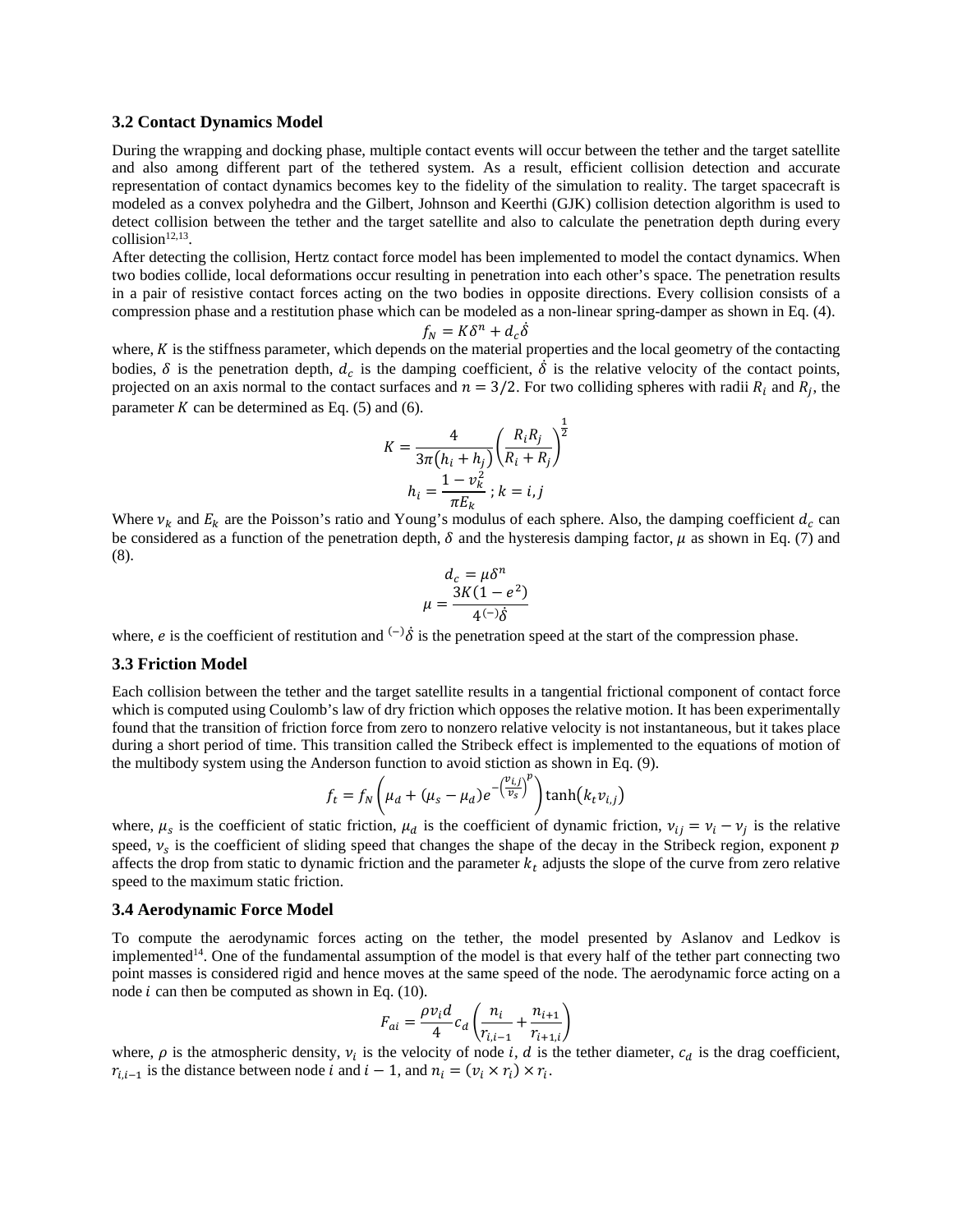The block diagram to simulate the docking mechanism for the tethered system is shown in Fig. 2. The algorithm first computes the elastic and damping tension forces along with the aerodynamic forces acting on each node and then integrates the dynamic equations of motion to compute its positions and velocities.



Fig. 2. Algorithm to solve Tether-Spacecraft interaction.

The collision detection algorithm is then carried out to detect impending collisions. The colliding nodes along with their penetration depth and relative velocities are computed and the corresponding contact normal and tangential forces are calculated which are then used to integrate the dynamic equations of motion.

## **4. CAPTURE AND DOCKING SIMULATION RESULTS**

To fully analyze the dynamics of the tethered system and the contact model, simulations are performed on a simplified cubical target satellite (Fig. 3). The tethered system is modeled using 121 nodes, connected to four robots. The tethered system is deployed in a 'x' configuration with initial relative velocity w.r.t the target satellite of 15 m/s along the yaxis. The tether material is considered as Technora used to suspend the NASA Mars rover Opportunity from its parachute during descent.



Fig. 3. Capture and Docking process at different time step with no rotation of target satellite.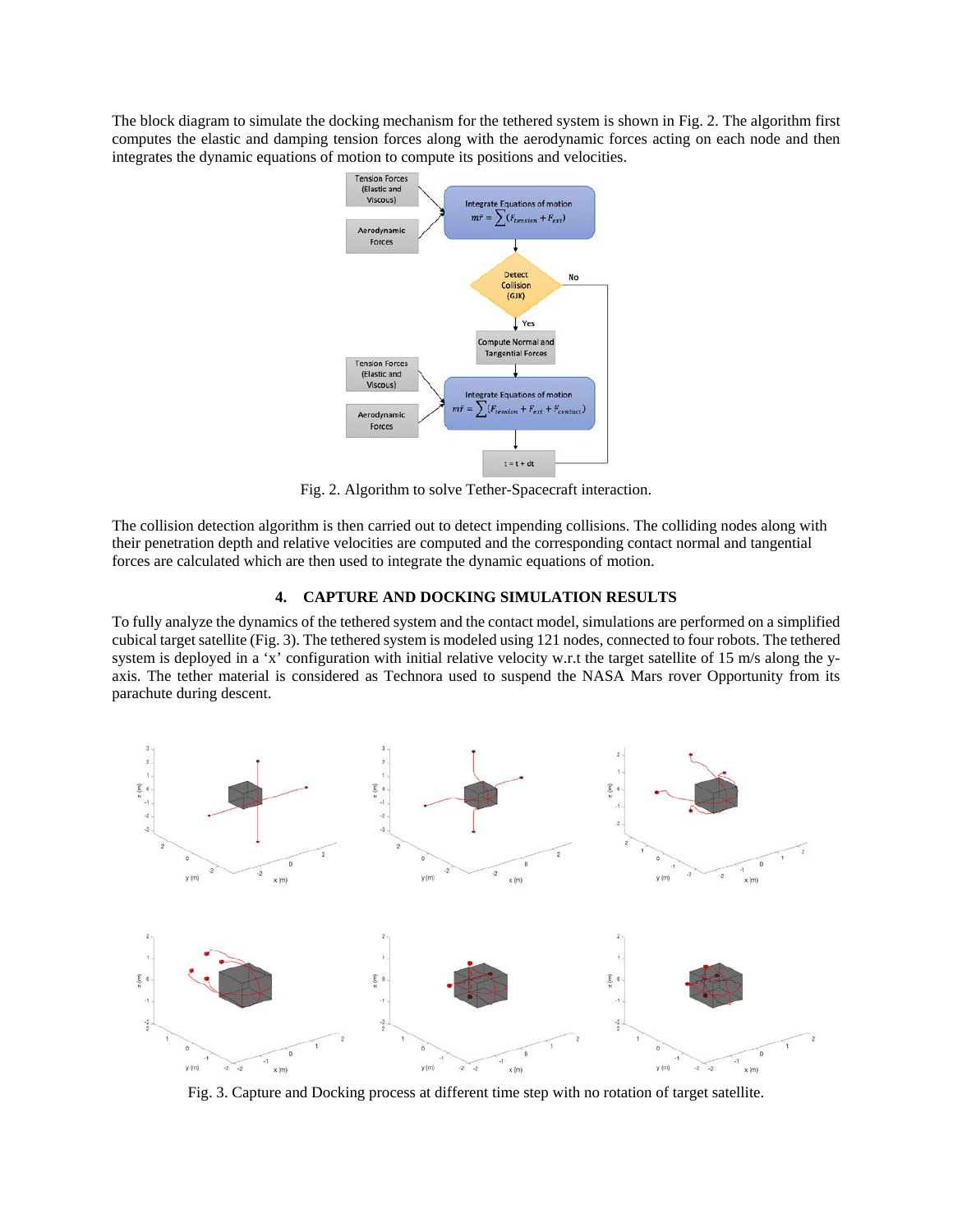For our simulation the Young's modulus of the tether is considered are 25 GPa, the damping ratio as 0.3 and the density as 1390 kg/m<sup>3</sup>. For the contact dynamics, the stiffness parameter is considered as 500 N/m and the damping coefficient as 0.5. For the friction model, the coefficient of static and dynamic friction are considered 0.7 and 0.5 respectively and the parameters as  $v_s = 0.001$ ,  $p = 2$ , and  $k_t = 10000$ . The dimension of the target satellite is 1.15  $\times$  $1.15 \times 1.15$  m. Fig. 3 shows the capture and docking process at different time step. Further simulations were performed with the target satellite rotating with a constant angular velocity of [1 0.5 0.2] deg/s as shown in Fig. 4. It can be seen that the tethered robotic system was able to capture the target satellite.



Fig. 4. Capture and Docking process at different time step with target satellite rotating with a constant angular velocity of [1, 0.5, 0.2] deg/s.

### **5. POST DOCKING OPERATIONS**

There are many challenges to be addressed after the robots captures the satellite and docks onto it. Mitigating tangled tethers after docking is a major concern. Hence, the option exists for each robot to disconnect from its tether to avoid complex tangled scenarios. Furthermore, the tethers may be rolled up to shorten or lengthen the cord length between these robots. After docking with the target satellite, each robot secures itself on the satellites surface using spiny gripping actuators [2, 15]. The multi-robot system can form an 'x' configuration as shown in Fig. 5 (Left). It can then crawl onto the satellite's surface with each robot moving one by one using rolling (in conjunction with magnetic attraction) and hopping mobility capabilities as shown in Fig. 5 (Right) [2]. If any robot loses grip, the multirobot system with the remaining robots anchored to the surface of the target satellite keeps the entire system secure.



Fig. 5. (Left) 'x' configuration of multiple robots. (Right) Sequence of robot movement to crawl on the surface of the satellite.

The robots may need to autonomously traverse or explore a maze like environment on the surface of the target satellite, by following surface cues and incomplete maps of the target satellite [12]. This exploration would be critical to perform overall survey, including surveying for damage, identifying important resources onboard and for assisting in salvage planning. More immediate, the surveying effort would require the robots to identify a series of gripping points to move from one location to another. This is comparable to low-gravity climbing [13], however these robots encounter micro-gravity. If one of the robots were to slip, it would simply slide off the target satellite, however with the remaining robots firmly secure to the satellite, this bot will dangle from a tether and can then simply proceed to swing and grapple onto the surface of the satellite again.